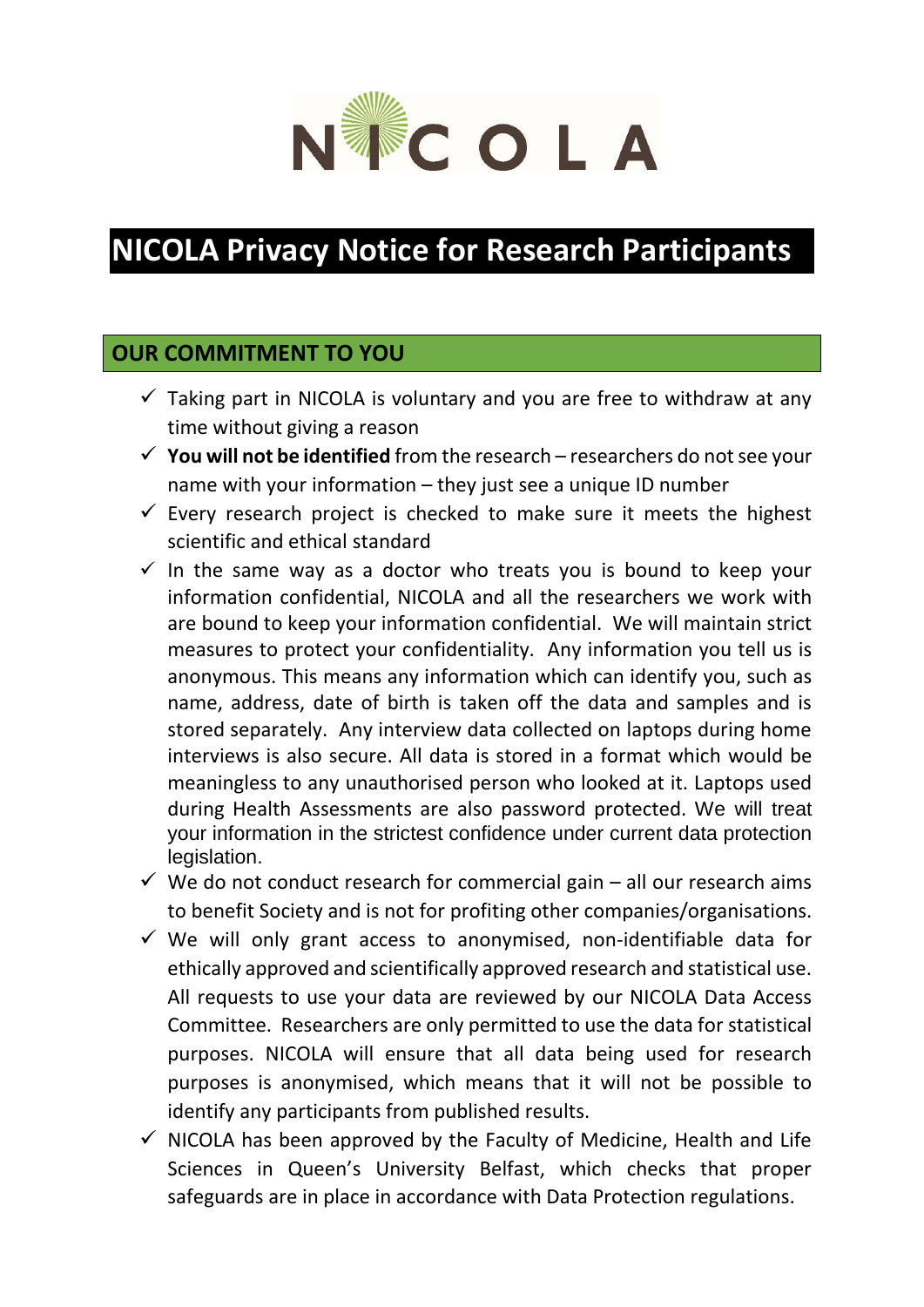- $\checkmark$  We have a comprehensive Data and Sample Access Policy and secure structures in place to prevent unauthorised access to all parts of NICOLA data and samples
- $\checkmark$  Alongside internal audits by Queen's University Belfast we also undergo formal external audits by independent experts to ensure we continue to meet all the research and regulatory requirements.

## **DATA PRIVACY IN NICOLA**

Queen's University Belfast is committed to protecting your personal data. This privacy notice is addressed to participants taking part in NICOLA.

This Privacy Notice tells you why we need to collect personal information about you, what we do with it and how we will look after it. It also tells you about your legal rights in relation to your "Personal Data".

## **WHO WE ARE?**

We are Queen's University Belfast, a University with a reputation for excellence in education and research and a member of the Russell Group. Founded in 1845 as Queen's College Belfast, we became an independent university in 1908.

## **HOW WE COLLECT YOUR DATA?**

The data we collect from you is stored in the following way:

**Contact database:** this contains your "Personal Data" i.e. name, address, phone number, email address, along with a unique NICOLA identifier. This file is always kept separate from other information you tell us, for example your responses in the questionnaires about your health.

**Raw dataset:** this contains all the information provided by you during your interviews. These datasets are stored on the secure NICOLA server and can only be accessed by a limited number of NICOLA staff

**Research datasets:** These include answers that you have provided to questions during home interviews or self-completion questionnaires or data collected as part of the health assessment tests including results from blood and urine analyses. They contain your unique NICOLA identifier but they do not contain your contact details (name, address, phone number or email address). These datasets are stored on the secure NICOLA computer server and are the versions accessed for research purposes. These datasets do not contain all the data that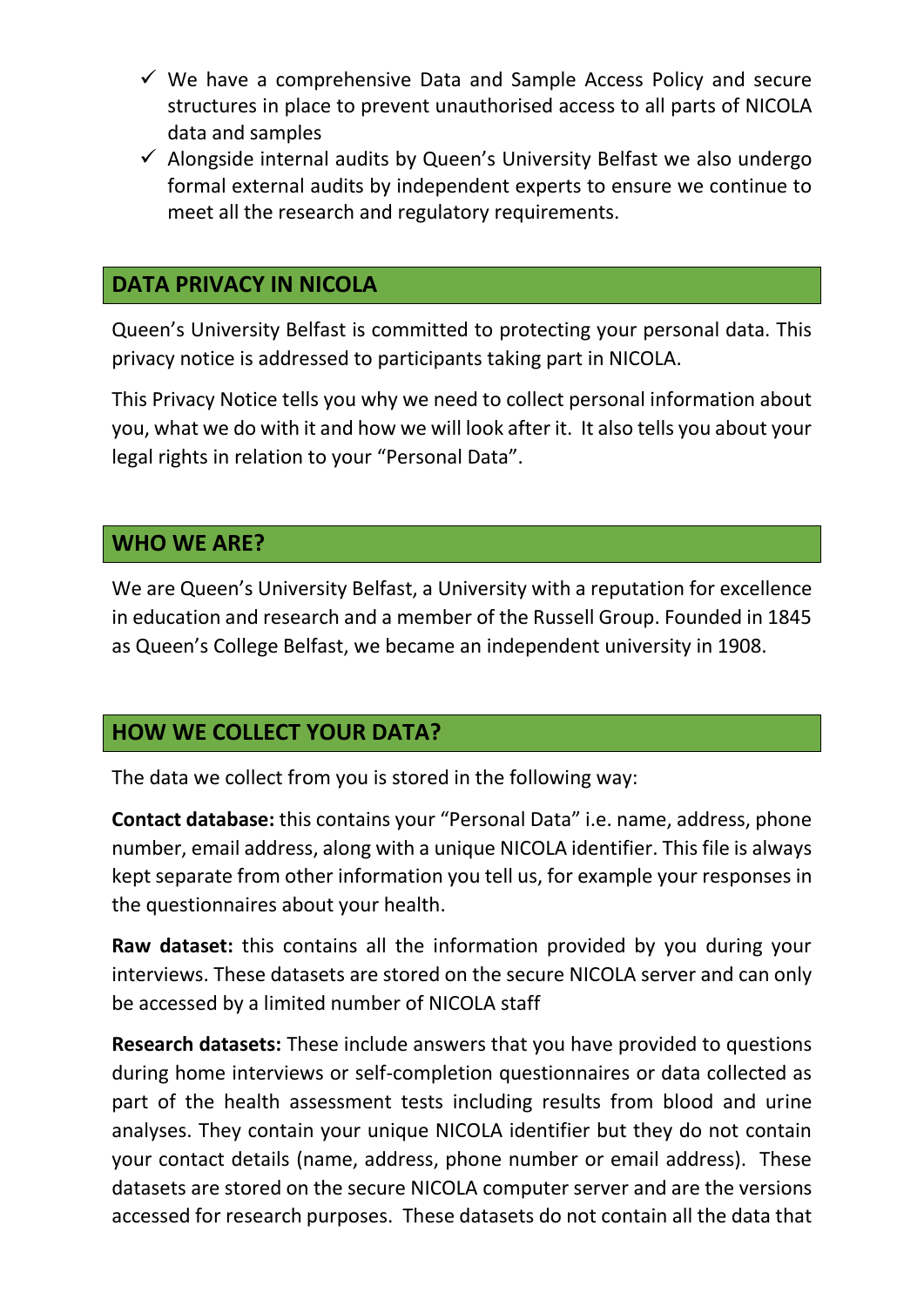you have provided. Researchers only get access to the information that they have requested and do not have access to the entire raw dataset.

**Archived datasets:** these include answers that you have provided to questions during home interviews and as part of the health assessment but they do not contain your contact details or your unique NICOLA identifier. These datasets have fewer variables than the main research dataset. These datasets are accessible through established and approved data repositories.

## **HOW WE USE YOUR PERSONAL DATA**

We use your "Personal Data" in the following ways:

1. To process communications with you throughout the study and to keep you informed

2. To analyse data against medical or demographic information

We will only use your "Personal Data" if we have valid scientific reasons for doing so. These reasons are known as our "legal basis for processing".

In the context of research, the lawful basis upon which we will process your personal information is usually where "Processing is necessary for the performance of a task carried out in the public interest or in the exercise of official authority vested in the controller" (Article 6 of UK GDPR).

Where we also collect and use more sensitive personal information (Special Category data) we only do so where "the processing is necessary for archiving purposes in the public interest, scientific or historical research purposes or statistical purposes… which shall be proportionate to the aim pursued, respect the essence of the right to data protection and provide for suitable and specific measures to safeguard the fundamental rights and the interests of the data subject". (Article 9 of UK GDPR)

In addition the UK GDPR and the DPA also require us to meet the following standards when we conduct research with your personal information:

- the research will not cause damage or distress to someone (e.g., physical harm, financial loss or psychological pain).
- the research is not carried out in order to do or decide something in relation to an individual person, unless the processing is for medical research approved by a research ethics committee.
- the Data Controller has technical and organisational safeguards in place (e.g. appropriate staff training and security measures).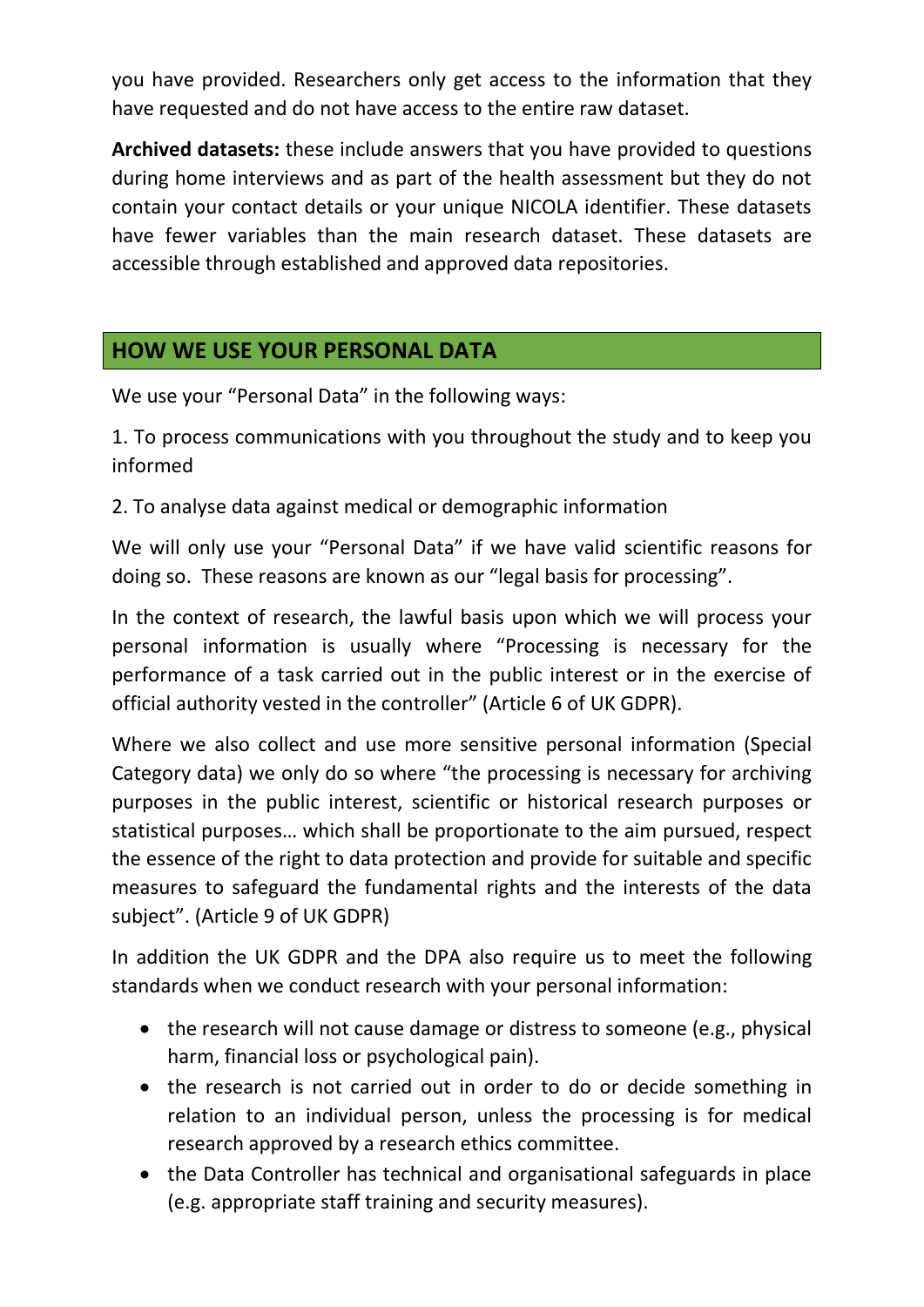• if processing a special category of data, this must be subject to a further public interest test to make sure this particularly sensitive information is required to meet the research objectives.

# **WHO DO WE SHARE YOUR DATA WITH?**

- NICOLA helps to build a picture of ageing in Northern Ireland, and the data we collect is used for statistical and research purposes only. All the information we collect is held in accordance with current data protection legislation.
- We do not share your data with commercial companies.
- We only share your data with relevant researchers and only where their research has received ethical approval and has been deemed acceptable by the NICOLA Data Access Committee.
- If we need to share your "Personal data" with other researchers or collaborators for the purpose of achieving the research outcomes, we will write to you to inform you of this.
- We will never transfer your "Personal data" outside of Northern Ireland without informing you via a letter or Information Sheet.
- Information shared will be on a need to know basis, not excessive and with all appropriate safeguards in place to ensure the security of the information.
- NICOLA operate a secure 'safe setting' facility in the NICOLA office whereby researchers from within and outside of QUB can access the anonymised NICOLA dataset subject to approval by the NICOLA Data Access Committee. All researchers undergo training to use the 'safe setting' and sign a confidentiality agreement. All computers in the facility are set up so that data cannot be copied or removed from the premises. This is to facilitate access to data for researchers outside the NICOLA team. No personal data (names, contact details etc) is available.
- If the NICOLA team receive a data request from a researcher outside of Northern Ireland then we set up a "Data Transfer Agreement". This is a legal document drawn up between Queen's University Belfast and the external University/Research body. This agreement ensures your confidentiality and only approves transfer of specific anonymised data that have been agreed by the NICOLA Data Access Committee.
- Mortality information is an important outcome in a longitudinal study of ageing. When a participant passes away, NICOLA receives information from the death registration records. This information is transferred securely and is only used for this purpose.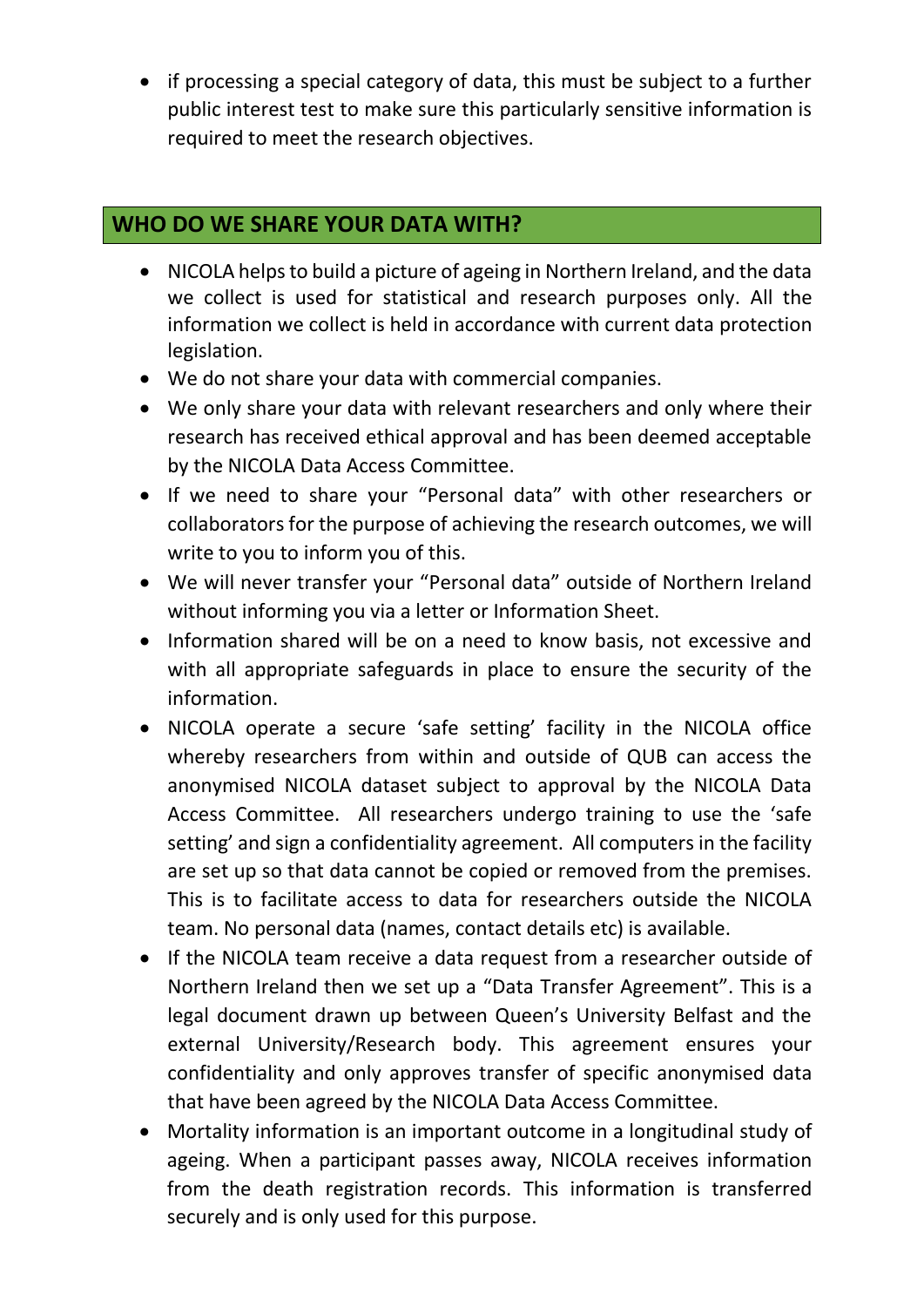## **WHAT ARE YOUR RIGHTS?**

You have the following rights over the way we use "Personal data" such as your name, address, phone number and email address (contact details).

The Data Protection Act 2018 provides you with a number of legal rights in relation to your "Personal Data", including the right:

- to request access to any of your data,
- to request correction of your data that is wrong or incomplete,
- to request erasure or the restriction of the processing of your data (if still in raw form and we no longer have justification for retaining them)
- to request the transfer of your "Personal data" in a structured, commonly used machine-readable format
- not to be subject to automated decision making; and
- to withdraw your consent

Please note that these rights will not apply to any coded data being used for research purposes, as the study is a longitudinal study which relies on large amounts of data to be effective and therefore any removal of data obtained for this research, is necessary for the achievement of this study, which is in the public interest.

## **HOW LONG WILL YOUR INFORMATION BE KEPT?**

Information where you can be identified will be kept for a minimum amount of time and in accordance with our research objectives. Some information such as signed records of consent, will be kept for the minimum amount of time as required by funders or our policies and procedures. We place great importance on the security of the Data that we hold, including the use of physical, technological and organisational measures to ensure your information is protected from unauthorised access and against unlawful processing, accidental loss, alteration, disclosure, destruction and damage.

## **CONTACTING US**

If you have any queries or comments about this privacy notice regarding the use of your data, then please contact the NICOLA Team:

**Telephone: 028 9097 8920 or 028 9097 8921**